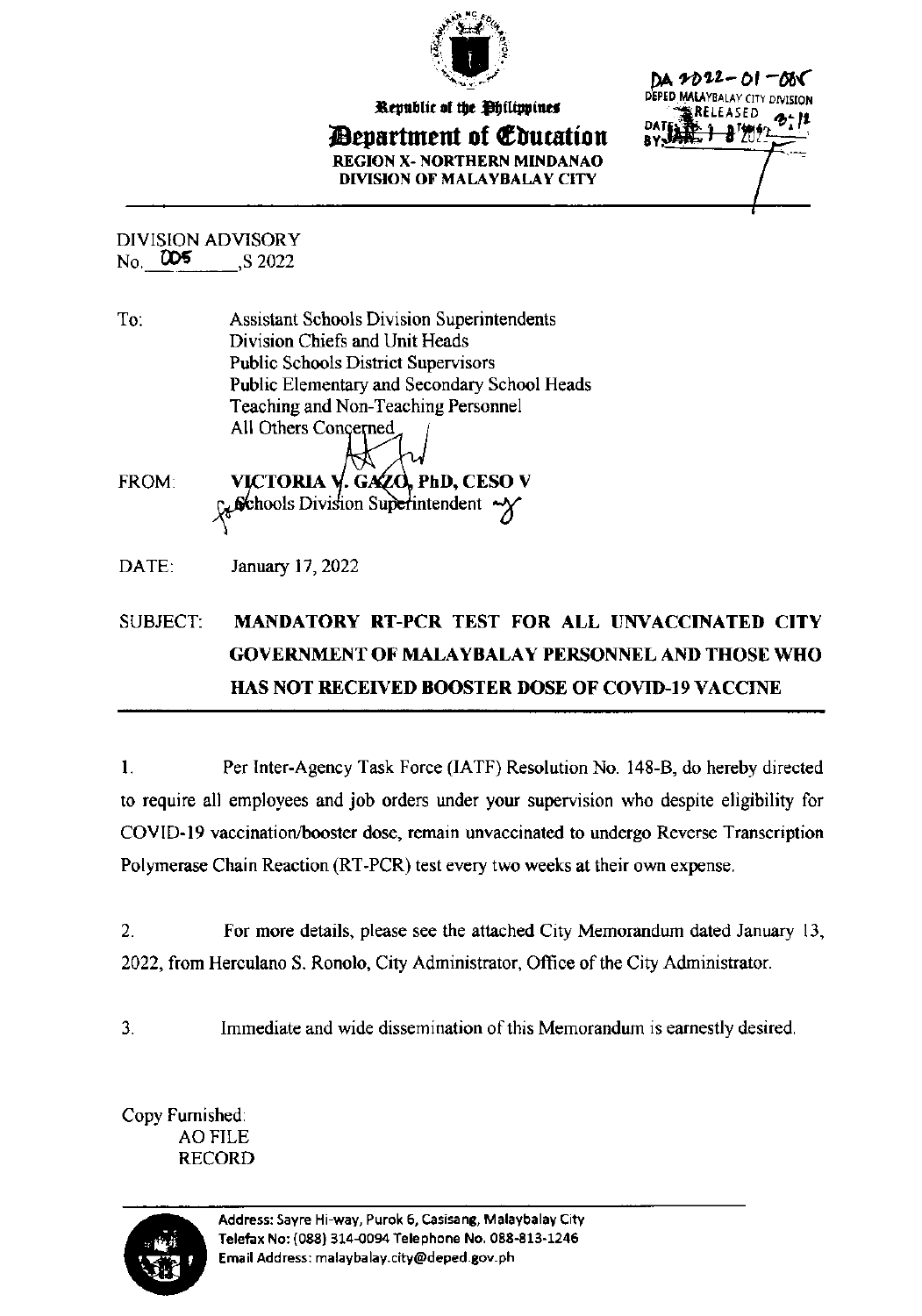

Republic of the Philippines Province of Bukidnon **CITY OF MALAYBALAY** 



# **OFFICE OF THE CITY ADMINISTRATOR**

**MEMORANDUM:** 



#### ALL DEPARTMENT HEADS TO: CMO UNIT/SECTION HEADS This City

#### **MANDATORY RT-PCR TEST FOR ALL UNVACCINATED CITY SUBJECT:** GOVERNMENT PERSONNEL AND THOSE WHO HAS NOT RECEIVED BOOSTER DOSE OF COVID-19 VACCINE

In line with Inter-Agency Task Force (IATF) Resolution No. 148-B, you are hereby directed to require all employees and job orders under your supervision who, despite eligibility for COVID-19 vaccination/booster dose, remain unvaccinated to undergo Reverse Transcription Polymerase Chain Reaction (RT-PCR) test every two weeks at their own expense.

Further, you are required to submit to this Office, the list of personnel who fail or refuse to have themselves vaccinated and/or those who has not received booster dose of COVID-19 vaccine, with their respective written explanation attached therein.

FOR YOUR GUIDANCE AND COMPLIANCE.

**HERCUI RONOLO** City Administrator